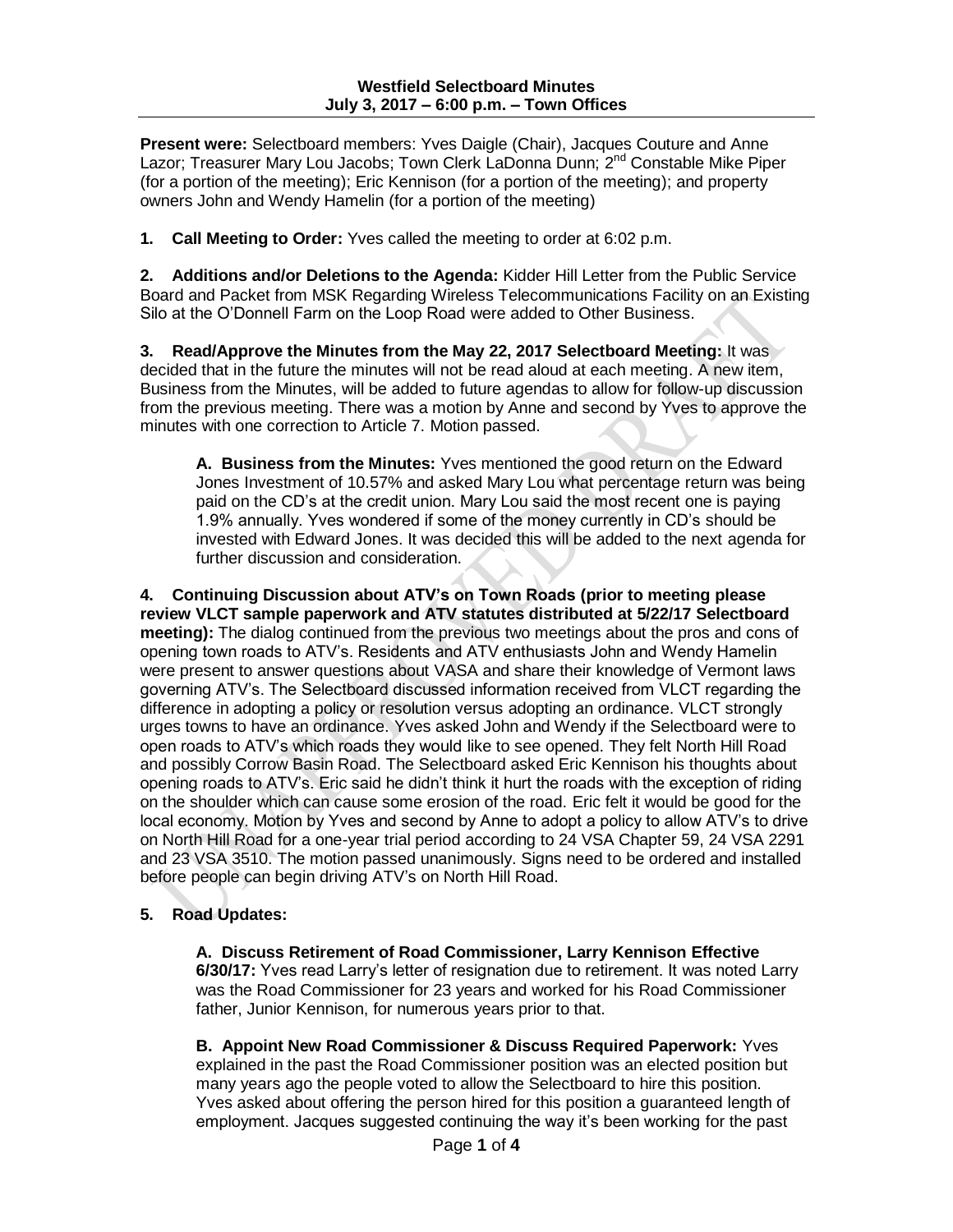years with the road foreman being a hired position rather than a contract. There was a motion by Anne and second by Yves to appoint Eric Kennison to the position of Road Commissioner. Motion passed. Yves asked Eric to attend each Selectboard meeting to give a road report. Yves will get a key to Eric for the door at the Recycling Center. Eric was welcomed and congratulated on his new position.

**C. Discuss Reclassifying Loop Rd. from a Class 3 to a Class 2 Road:** Yves and Anne attended the Troy Selectboard meeting to gauge their interest in this reclassification. Troy is interested in pursuing this opportunity. There was a motion by Jacques to work with the Town of Troy to seek reclassification of Loop Road from a Class 3 road to a Class 2 road. Anne seconded the motion which passed unanimously. LaDonna will work with the Troy Town Clerk Terri Medley and Shane Morin at AOT District 9 to begin the process.

**D. Discuss Developing a Driveway Permit Application:** Yves explained to Eric why the Selectboard felt a driveway policy/permit was needed. After reviewing sample policies/permits from various towns it was decided to use the Town of Westmore's as a model. The permit will be valid for 60 days. If a culvert is needed the minimum size will be 18". A notation will be made on the current zoning permit application noting if a driveway permit is needed. The Road Commissioner will approve all driveway permits and once approved will be recorded in the town land records. LaDonna will draft the document and will get Eric's approval prior to the next Selectboard meeting.

**E. Follow-up on Flashing Speed Radar Sign Options:** Mary Lou said she spoke with the Lowell Town Office and they did not order the radar sign for the village of Lowell. It just appeared. Mary Lou is waiting to hear back from the Sheriff's Department. This will be discussed again at the August meeting.

**F. Schedule for Bridge Grant Work:** Eric has not been able to reach A.L. St. Onge yet. This will be discussed again at the August meeting.

**G. Discuss Email Regarding Better Roads Grant-North Hill Rd. Culvert:** The email the town received was in error. The North Hill Road culvert grant will be completed this year. Eric has applied for a grant on Buck Hill Road which he just learned can be funded this year. The Town is waiting for the grant paperwork for the Selectboard to sign.

**H. Sign Letter of Intent for Municipal Roads Grants-In-Aid Pilot Program:** The Selectboard signed a Letter of Intent for a grant opportunity for a new project to provide funding assistance for Municipal Road General Permit Compliance. The Selectboard signed the letter and LaDonna will email a scanned copy to NVDA to meet the July 5, 2017 deadline.

**I. Repairs to the Damaged Bench on the Common:** Jacques reported he has the damaged bench at his farm and is trying to locate the parts to repair it.

**6. Discuss Delinquent Dog Licenses-Constable Mike Piper:** Mike Piper said he and Normand Piette have been over to Owen Curvello's home in Alpine Haven three times and have left notices on different doors which have been removed by the next visit. He also made one more unofficial visit. To date he has not been able to talk with Mr. Curvello and has not seen the dog which he is trying to license. There have been numerous complaints about this dog by area residents. Mike asked the Selectboard how many times they want him to visit this home and what the next course of action should be. It was decided LaDonna and Mike will try to find out the hours Mr. Curvello might be home and then the Sheriff will be contacted to serve him papers. To date, he has been unresponsive to letters and phone calls.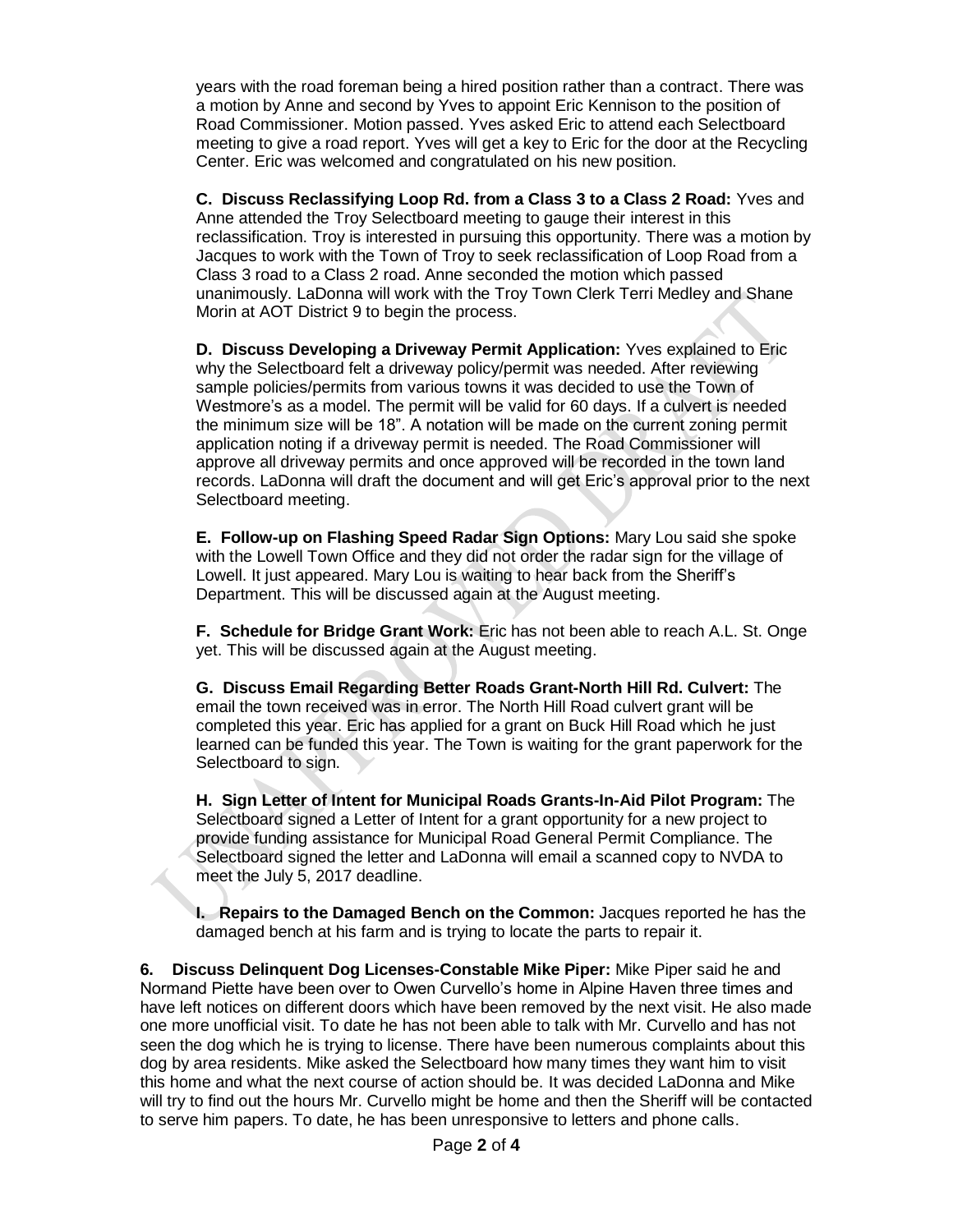# **7. Treasurer's Report:**

**A. Approve Warrants for Expenditures Dated 5/31, 6/7, 6/14, 6/21 and 6/28/17:** There was a motion by Jacques and second by Anne to approve the warrants as listed and to add an additional warrant dated 6/29/17. Motion passed.

**B. Sign Paving Grant Paperwork for Partial Reimbursement:** The Selectboard signed the required paperwork to submit for a partial reimbursement on the North Hill Road paving grant.

**C. Mid-Year Budget Review:** Mary Lou passed out the six month budget status report for the general fund and the highway fund for the Selectboard to review.

**D. Set Municipal Tax Rate:** There was a motion by Jacques and second by Anne to set the Municipal Tax Rate at .5017/per \$100 assessed value. Motion passed. The 2017/18 homestead (residential) education tax rate set by the State will be \$1.3619 and the non-residential education tax rate will be \$1.4393/per \$100 assessed value.

## **8. Library Report:**

**A. Parking Lot Striping:** Yves reported Frank Niles did the striping at no charge. The Selectboard expressed their appreciation.

**B. Parking Stops Installation:** The stops have arrived and Yves will install these using rebar to anchor them into the ground.

**9. Repair Work at Playground:** Yves reported the tire swing leg has been replaced with the help of Jacques's tractor removing the cement anchor. A new cement anchor was placed in the ground securing the swing in place. Some loose nuts were tightened and the new toddler swing was installed to replace the broken one. The Selectboard authorized Yves to purchase a load of mulch to be placed under the swings. Residents Andrew and Laura Emery have agreed to be the playground equipment monitors to report any equipment malfunctions or safety issues that may need attention.

## **10. Community Center Updates:**

**A. Discuss Floor Replacement:** Yves contacted Westfield resident Pat Collins from Sticks & Stuff to seek a quote on the flooring materials. Yves feels it will be cheaper overall if the town purchases the materials and the installation is hired out. Yves drafted an ad for the newspaper, which he read to the Selectboard, seeking bids for the floor installation. The Selectboard felt the ad should be placed after the quote for materials is received. Yves will email the Selectboard the quote as soon as he receives it.

- **B. Furnace Maintenance:** Not scheduled yet.
- **C. Discuss Sewer Re-Work:** Work has not begun yet.

**D. Lions Club Purchase of Air Conditioner:** Yves reported the Lions Club has purchased a floor model air conditioning unit for use at the Community Center. The ceiling fans are due to be installed soon.

**11. Discuss Presentation of Service Award:** Mary Lou will email the Selectboard a couple of possible dates to deliver the award.